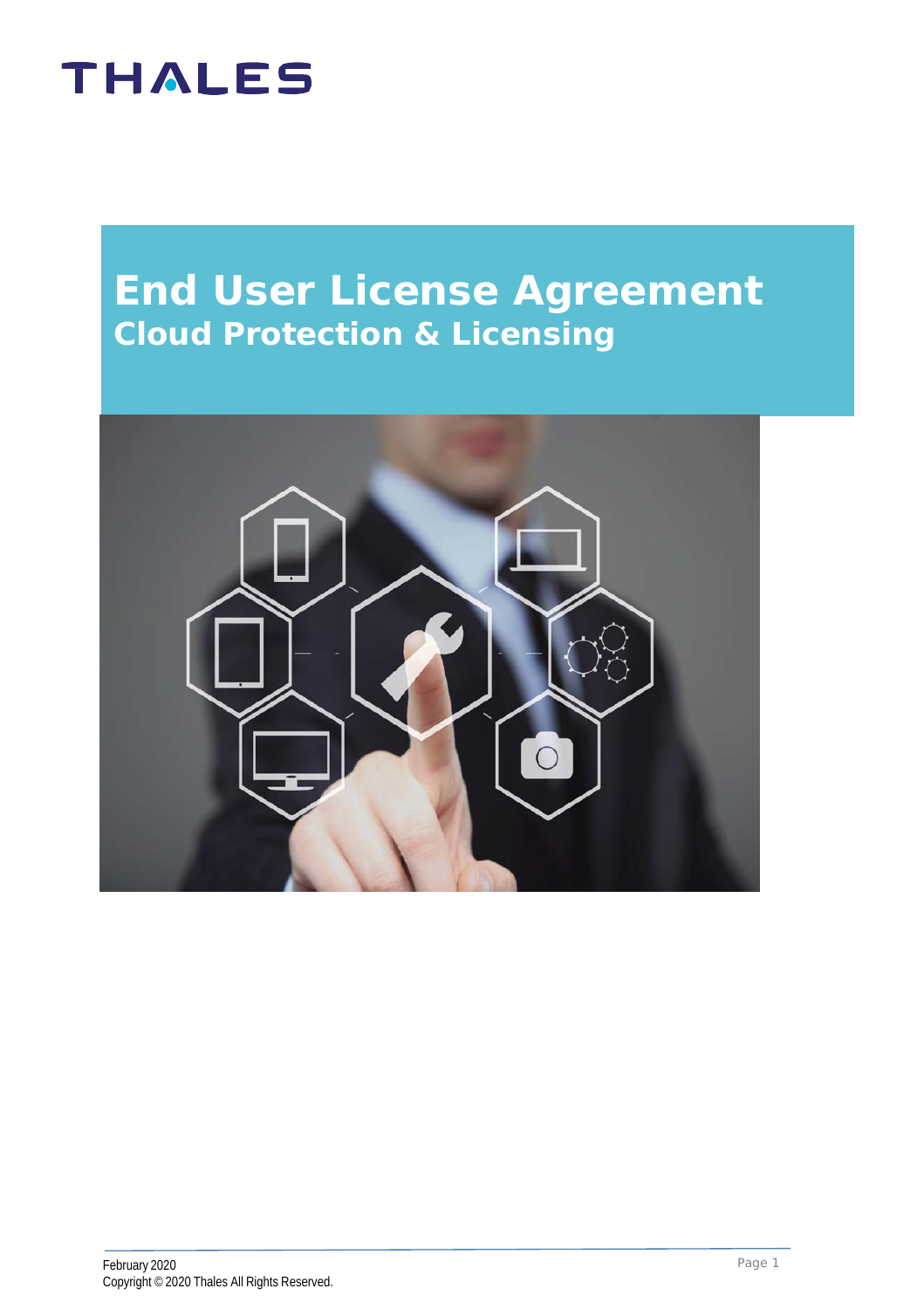

#### **IMPORTANT: READ CAREFULLY PRIOR TO ANY INSTALLATION OR USE OF THEPRODUCT**

NOTWITHSTANDING ANYTHING TO THE CONTRARY IN THIS END USER LICENSE AGREEMENT ("EULA"), UNLESS LICENSEE HAS A SEPARATE WRITTEN AGREEMENT WITH THALES OR WITH AN AUTHORIZED MANAGED SERVICE PROVIDER, THE USE OF THE PRODUCT IS SUBJECT TO THE TERMS AND CONDITIONS OF THIS EULA BETWEEN LICENSEE ANDTHALES.

THIS EULA (INCLUDING ANY ADDENDUM OR AMENDMENT TO IT WHICH MAY BE SUPPLIED TOGETHER WITH THE PRODUCT) AND ANY OTHER TERMS AND CONDITIONS PROVIDED BY THALES, IS THE ENTIRE AGREEMENT BETWEEN LICENSEE AND THALES RELATING TO THE USE OF THE PRODUCT AND SUPERSEDES ALL PRIOR OR CONTEMPORANEOUS ORAL OR WRITTEN COMMUNICATIONS, PROPOSALS AND REPRESENTATIONS WITH RESPECT TO THE USE OF THE PRODUCT OR ANY OTHER SUBJECT MATTER COVERED BY THIS EULA. IN THE EVENT OF CONFLICT BETWEEN THE TERMS OF THIS EULA AND ANY OTHER TERMS AS PROVIDED BY THALES, THE TERMS OF THIS EULA SHALL PREVAIL.

BY ACCEPTING THIS EULA, YOU REPRESENT THAT YOU HAVE THE REQUISITE AND APPROPRIATE LEGAL AUTHORITY TO BIND THE LICENSEE. IF YOU DO NOT ACCEPT THIS EULA, YOU MAY NOT INSTALL OR OTHERWISE USE THE PRODUCT.

PLEASE READ THIS EULA CAREFULLY. THE TERMS OF THIS EULA WILL BE DEEMED TO HAVE BEEN AGREED TO IF:

- A. YOU CLICK ON THE RESPECTIVE "I ACCEPT" BOX OR ACCEPTANCE KEY;<br>B. THE PRODUCT IS DOWNI OADED AND/OR USED BY YOU:
- B. THE PRODUCT IS DOWNLOADED AND/OR USED BY YOU;<br>C. A SECURITY SEAL ON THE MEDIA PACKAGE CONTAINING
- A SECURITY SEAL ON THE MEDIA PACKAGE CONTAINING THE PRODUCT IS BROKEN.

### **1) DEFINITIONS**

**"Affiliate"** means, with respect to any company, any other company directly or indirectly through one or more intermediaries controlling, controlled by or under common control with such other company. The term "control" (including, with correlative meanings, the terms "controlling," "controlled by" and "under common control with"), as used with respect to any company, means the possession, directly or indirectly, of the power to direct or cause the direction of the management and policies of such company, whether through ownership of voting securities, by contract or otherwise.

**"Authorized Managed Service Provider"** means any of Thales' authorized suppliers providing managed services, specifically information technology (IT) services that include storage, desktop and communications, mobility, help desk and technicalsupport.

**"Authorized Partner"** means any of Thales' authorized distributors, resellers or business partners.

**"Confidential Information"** means non-public information that the party disclosing it (the "Disclosing Party") treats as confidential or proprietary, including, but not limited to, trade secrets, technology, information pertaining to business operations and strategies, and information pertaining to customers, pricing and marketing. Confidential Information does not include information that the party receiving it (the "Receiving Party") can demonstrate by competent evidence: (w) was already known to the Receiving Party without restriction on use or disclosure prior to receipt of such information directly or indirectly from or on behalf of the Disclosing Party; (x) was or is independently developed by the Receiving Party without reference to or use of any of the Disclosing Party's Confidential Information; (y) was or becomes generally known by the public other than by breach of this Agreement by, or other wrongful act of the Receiving Party or any of its Representatives; or (z) was received by the Receiving Party from a third party who was not, at the time, under any obligation to the Disclosing Party or any other person to maintain the confidentiality of such information.

**"Documentation"** means all user manuals, operating manuals, technical manuals, handbooks, installation guides, design documents and any other instructions, specifications, documents or materials, in any form or media, that describe the functionality, structure, installation, testing, operation, use, maintenance, support, technical or other components, features or requirements of the Products.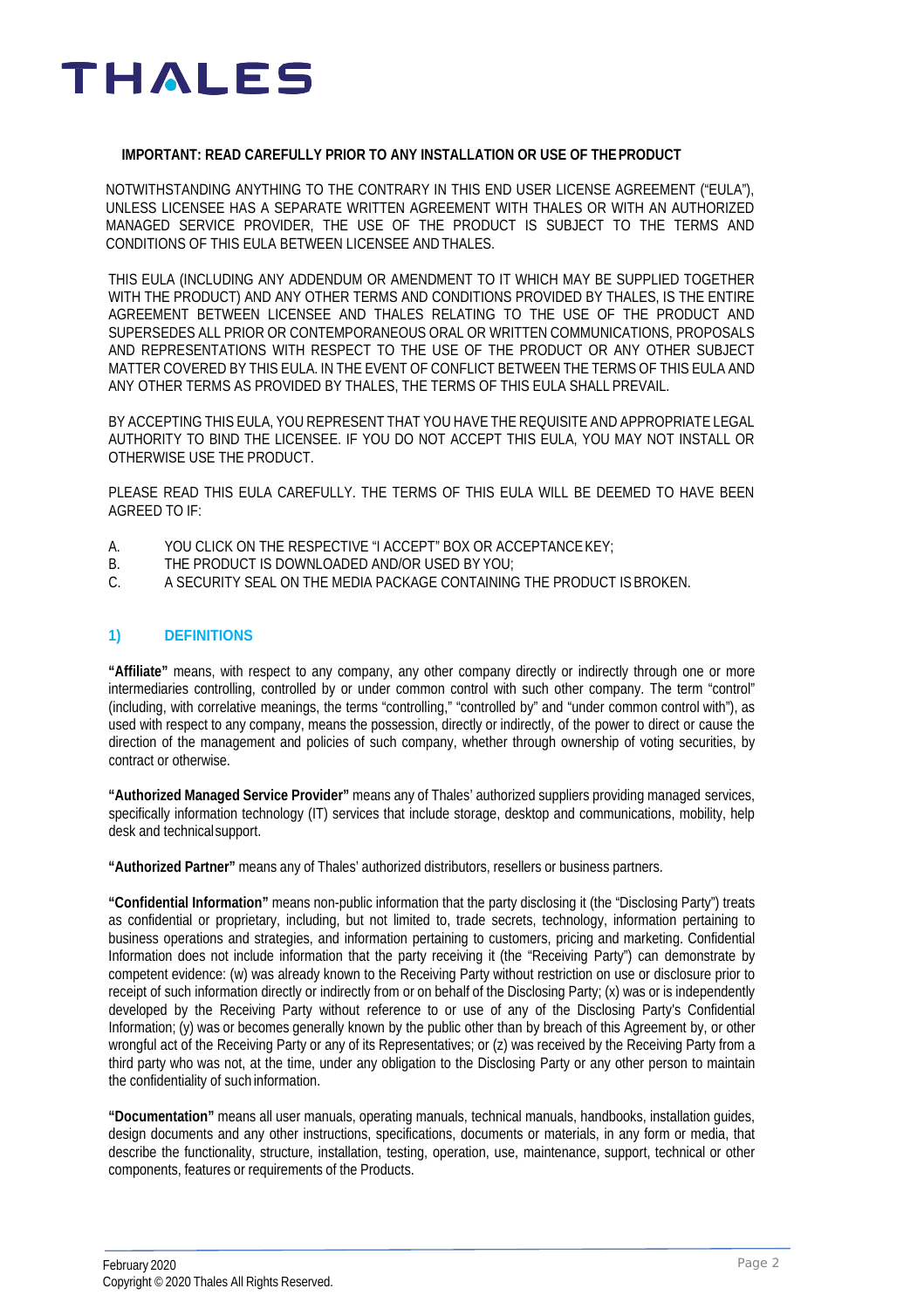**"Effective Date"** means the date Licensee accepts thisEULA.

**"Free Software Component"** means free or open source components, including Open Source Software.

**"Hardware"** means, individually or collectively, the Thales' branded hardware equipment products purchased from Thales (or its Authorized partners) and that operate in conjunction with the Software, but excludes any Software or other intangible products. The Hardware may be modified by Thales from time to time in its sole discretion.

**"Intellectual Property Rights"** means any and all intellectual property rights in any part of the world, arising under statutory or common law or by agreement and whether or not perfected, registered or unregistered, now existing or hereafter filed, issued, or acquired, and any renewals, extensions and other government issued indicia of ownership thereof, including, but not limited to, rights comprising or relating to: (a) patents, patent disclosures and inventions (whether patentable or not); (b) rights associated with works of authorship including copyrights and copyrightable works (including, but not limited to, computer programs), copyright registrations and applications for copyright registration, "moral" rights and mask work rights (all "copyrights"); (c) rights relating to the protection of trade secrets, know-how and other Confidential Information; (d) trademarks, trade dress, trade names, logos and service marks, together with the goodwill or business symbolized by or associated therewith ("Trademarks"); (e) domain names, web addresses and social media identifiers; (f) any registrations or applications for registration for any of the foregoing, including any provisionals, divisions, continuations, continuations-in-part, renewals, reissuances, re-examinations and extensions (as applicable); and (g) analogous rights to those set forth above.

**"Licensee"** means the end user entity which has issued an Order directly to Thales or indirectly through a Thales Authorized Partner to license the Software fromThales.

**"License Fees"** means the license fees, including all taxes thereon, paid or required to be paid by Licensee for the license granted under this EULA.

**"Order Acknowledgement"** means the written (electronic or otherwise) confirmation notice that Thales issues to Licensee confirming the purchase and/or license of Products and/or Services by Licensee.

"**Open Source Software**" means any software generally distributed publicly in source code form under any license that is listed at [http://www.opensource.org/licenses o](http://www.opensource.org/licenses)r that complies with the Open Source Definition available at [http://opensource.org/osd O](http://opensource.org/osd)pen Source Material includes, without limitation, software that is licensed under the GNU General Public License, GNU Lesser General Public License, Mozilla Public License, Apache License, or BSDLicense.

**"Personal Data"** means all information made available by Licensee relating to an identified or identifiable person; an identifiable person is one who can be identified, directly or indirectly, in particular by reference to an identification number or to one or more factors specific to his physical, physiological, mental, economic, cultural or social identity and personal data as defined under EU Data Protection Directive 95/46/EC, the EU Privacy & Electronic Communications Directive 2002/58/EC and implementing legislation and the General Data Protection Regulation (GDPR) (EU) 2016/679.

**"Product(s)"** means the Hardware and/orSoftware.

**"Professional Services"** means collectively the training, consulting, installation, migration and/or deployment services purchased by Licensee either from Thales or an Authorized Partner set forth in an Order Acknowledgement, including without limitation, deployment, Public Key Infrastructure services, Data Protection Manager replacement code signing, or developerservices.

**"Services Agreement"** means the mutually executed document for the provision of Services, which may include a Statement of Work (and Order Acknowledgment), and any related terms and conditions mutually incorporated by reference by the parties.

**"Software"** means the Thales software in executable code ordered by Licensee and set forth in an Order Acknowledgment and, if applicable, the software or firmware installed on the Hardware in executable code. Software also includes all new versions, new releases and any updates, upgrades or new features, functionality or enhancements, or error correction to the Software that Thales may offer to Licensee or that Licensee is authorized to receive pursuant to the applicable EULA.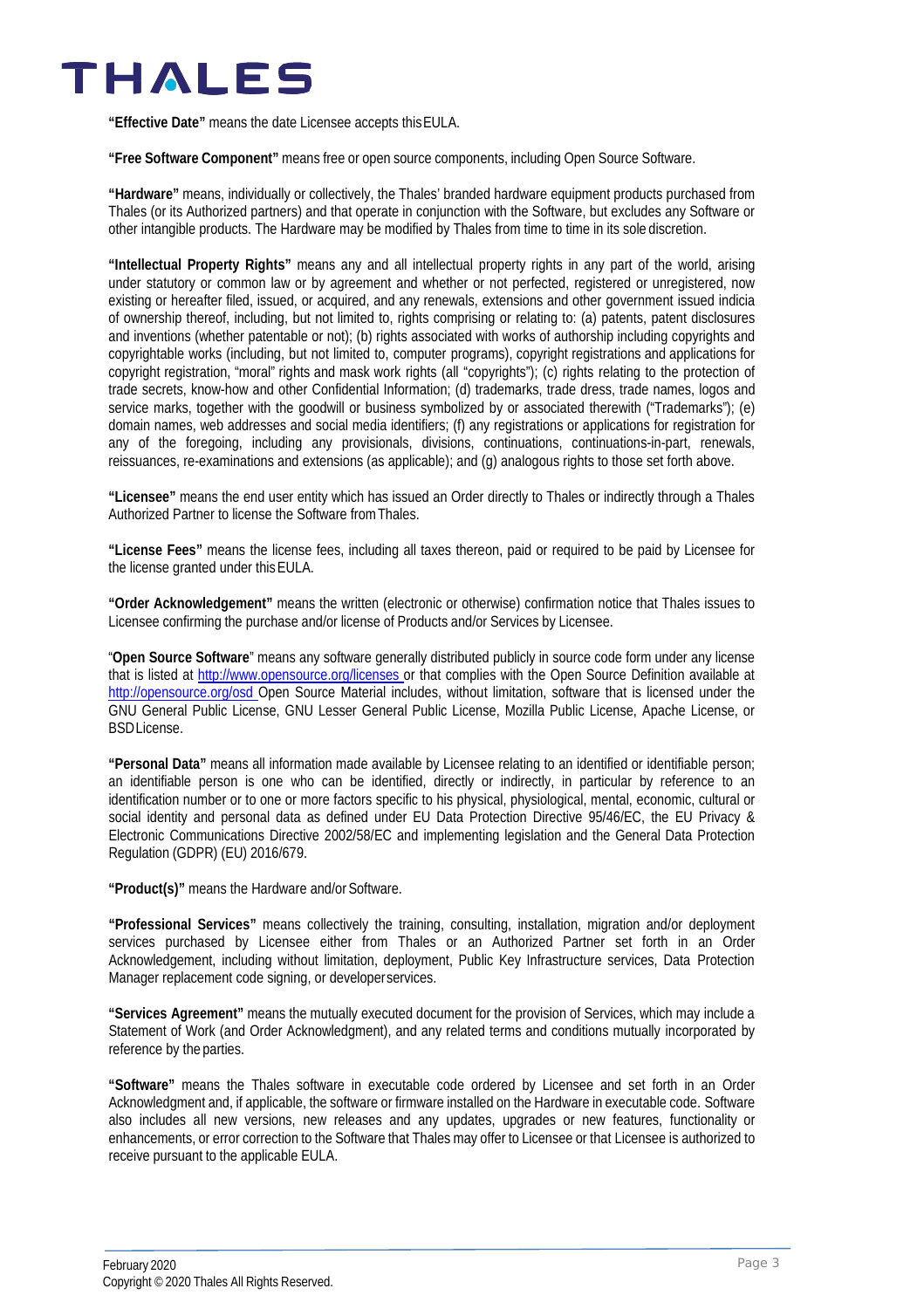**"Support Services"** means the provision of technical support services for the Products purchased by Licensee either from Thales or an Authorized Partner subject to the support Level and support options purchased by Licensee set forth in the applicable OrderAcknowledgement.

**"SOW"**means the statements of work executed by both Thales and Licensee and/or any applicable Order Acknowledgment that describes the specific Professional Services to be performed by Thales.

"**Thales**" means the Thales Affiliate as listed in Section 16 and as set forth in the Order Acknowledgment.

**"Update"** means changes to an existing Software product that add minor features, enhancements, or correct bugs. Updates are made available to Customers holding valid and current Support Contracts.

### **2) LICENSE GRANT**

a. Subject to Licensee's timely payment of the License Fees and its compliance with the terms of this EULA, Thales hereby grants to Licensee a worldwide, non-exclusive, non-sublicensable and non- transferable limited license during the Term to use the Product and Documentation solely as set forth in this Section 2 and subject to all conditions and limitations set forth in Section 3 or elsewhere in this EULA.

b. This license grants Licensee the right, exercisable solely by Licensee, to:

(i) Use and run the unmodified Software as properly installed in accordance with the Documentation, solely for Licensee's internal operations. With respect to Software embedded in the Hardware, such use is permitted only on the Hardware on which the Software is installed.

(ii) Download, copy, and install in machine-readable, object code form only, in accordance with the Documentation, one copy of the Software on the number of servers and user licenses identified in the Order Acknowledgment. Licensee may make one copy of the Software solely for archival purposes and one copy of the Software solely for backup purposes, provided that Licensee shall not install or use any such copy other than if and for so long as the copy installed in accordance with the preceding sentence is inoperable and, provided, further, that Licensee uninstalls and otherwise deletes such inoperable copy(ies).

c. This license only applies to the version of the Product shipped at the time of purchase. Any potential upgrades or Updates to the Product shall be licensed pursuant to the applicable Support Terms entered into by Licensee and Thales to that effect.

d. All copies of the Software and the Documentation made by Licensee: (i) will be the exclusive property of Thales; (ii) will be subject to the terms and conditions of this EULA; and (iii) must include all Intellectual Property Rights notices contained in the original delivered to Licensee.

### **3) USE RESTRICTIONS**

a. Except as expressly authorized herein, Licensee shall not permit nor shall it, directly or indirectly:

(i) use (including make any copies of) the Software or Documentation beyond the scope of the license granted under Section 2;

(ii) provide any other person, including any subcontractor, independent contractor, Affiliate, or service provider of Licensee, with access to or use of the Software or Documentation;

(iii) modify, translate, adapt, or otherwise create derivative works of the Software or Documentation or any part thereof;

(iv) combine the Software or any part thereof with, or incorporate the Software or any part thereof in, any other programs;

(v) reverse engineer, disassemble, decompile, decode or in any other manner attempt to derive or gain access to the source code of any component of the Software or any part thereof for any purpose. Licensee shall promptly notify Thales if Licensee becomes aware of any person or entity attempting to reverse engineer, reverse compile, or disassemble any of the Product.

(vi) remove, delete, alter, or obscure any trademarks or any copyright, trademark, patent, or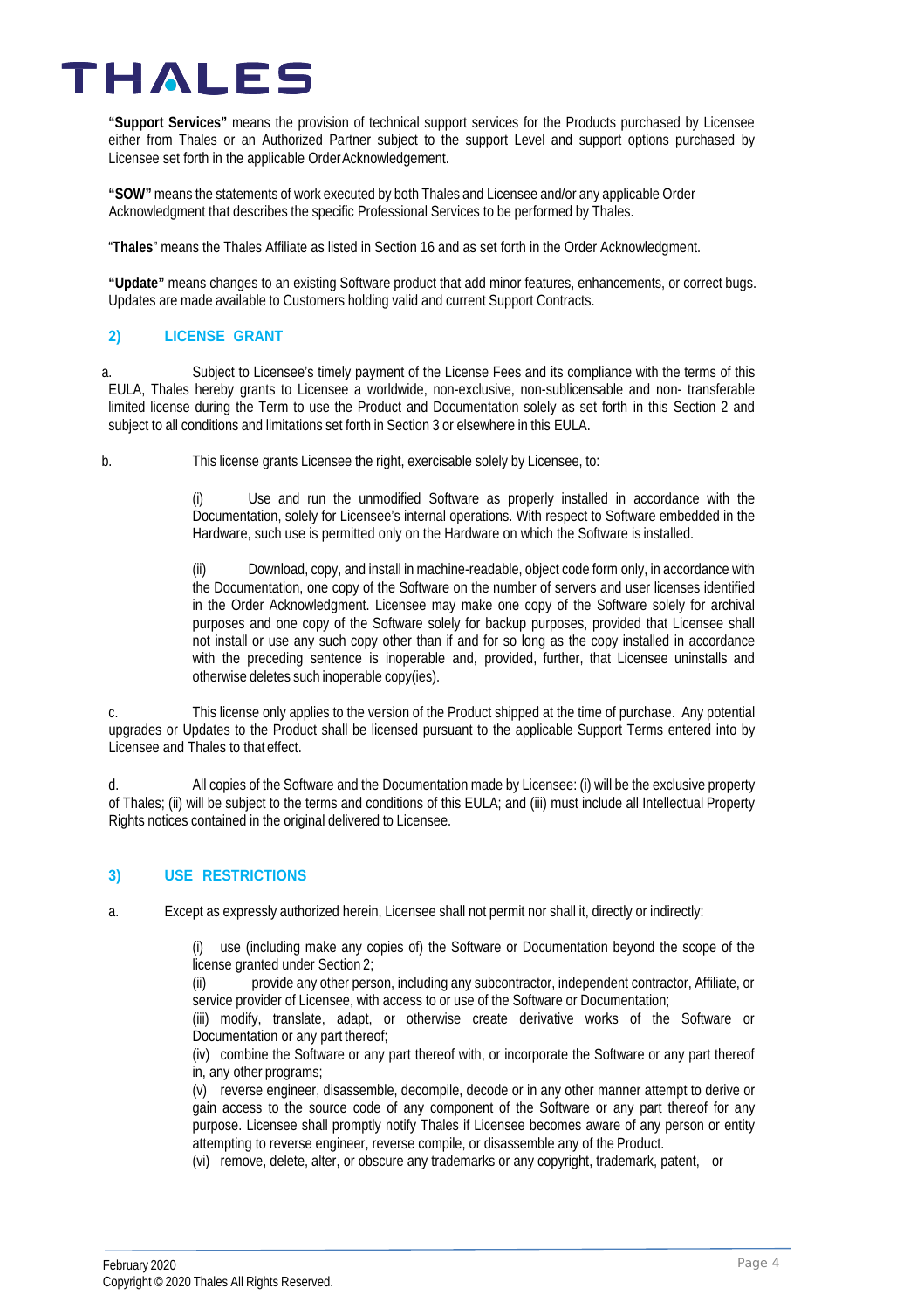other intellectual property or proprietary rights notices provided on or with the Software or Documentation, including any copy thereof;

(vii) rent, lease, lend, sell, sublicense, assign, distribute, publish, transfer, or otherwise make available the Software, or any features or functionality of the Software, to any Third Party for any reason, whether or not over a network or on a hosted basis, including in connection with the internet or any web hosting, wide area network (WAN), virtual private network (VPN), virtualization, timesharing, service bureau, software as a service, cloud, or other technology or service without Thales' writtenapproval;

(viii) use the Product on operating systems or technology platforms other than those designated by Thales in the Documentation;

(ix) use the Software or Documentation in violation of any law, regulation, or rule;or

(x) use the Software or Documentation for purposes of competitive analysis of the Software, the development of a competing software product or service, or any other purpose that is to Thales's commercial disadvantage.

b. Thales shall have, in addition to any other remedies available to it, the right to seek equitable remedies including injunctive relief in respect of Licensee's breach of its obligations under this EULA.

### **4) CERTIFICATION AND AUDIT**

a. Upon Thales's written request, Licensee shall conduct a review of use of the Software and certify to Thales in a written instrument signed by an authorized representative of Licensee that it is in full compliance with this EULA and the Order Acknowledgment and, in particular, that it is not using more licenses than have been purchased. In the event of noncompliance, Licensee shall immediately remedy such noncompliance and provide Thales with written notice thereof. Licensee shall provide Thales with all access and assistance as Thales reasonably requests to further evaluate and remedy such noncompliance.

b. During the Term, Thales may audit Licensee's use of the Software to ensure Licensee's compliance with this EULA and the Order Acknowledgment, provided that: (i) any such audit shall be conducted on not less than fifteen (15) days' prior notice to Licensee; and (ii) no more than one audit may be conducted in any twelve (12) month period except for good cause shown. Thales also may, in its sole discretion, audit Licensee's systems within twelve (12) months after the end of the Term to ensure Licensee has ceased use of the Software and removed all copies of the Software from such systems as required hereunder. The Licensee shall fully cooperate with Thales' personnel or agents conducting such audits and provide all reasonable access to records and information reasonably requested by Thales. Thales may conduct audits only during Licensee's normal business hours and in a manner that does not unreasonably interfere with the Licensee's business operations.

c. If the audit or any of the measures taken or implemented under this Section 4, determines that the Licensee's use of the Software exceeds or exceeded the use permitted by this EULA and the Order Acknowledgment then:

> (i) Licensee shall, within thirty (30) days following the date of such determination by Thales, pay to Thales the retroactive License Fees for such excess use at the then-current rates for such licenses.

> (ii) If the use exceeds the use permitted by this EULA and the Order Acknowledgment by more than ten percent (10%), Licensee shall pay Thales' reasonable costs incurred in conducting the audit.

> (iii) If the use exceeds the use permitted by this EULA and the Order Acknowledgment by more than twenty percent (20%), Thales shall also have the right to terminate this EULA and the license granted hereunder, effective immediately upon written notice to Licensee.

d. Thales's remedies set forth in this Section 4 are cumulative and are in addition to, and not in lieu of, all other remedies the Thales may have at law or inequity.

Licensee must provide notice to Thales of the number of copies of the Software the Licensee has made upon Thales' written request, no more frequently thanannually.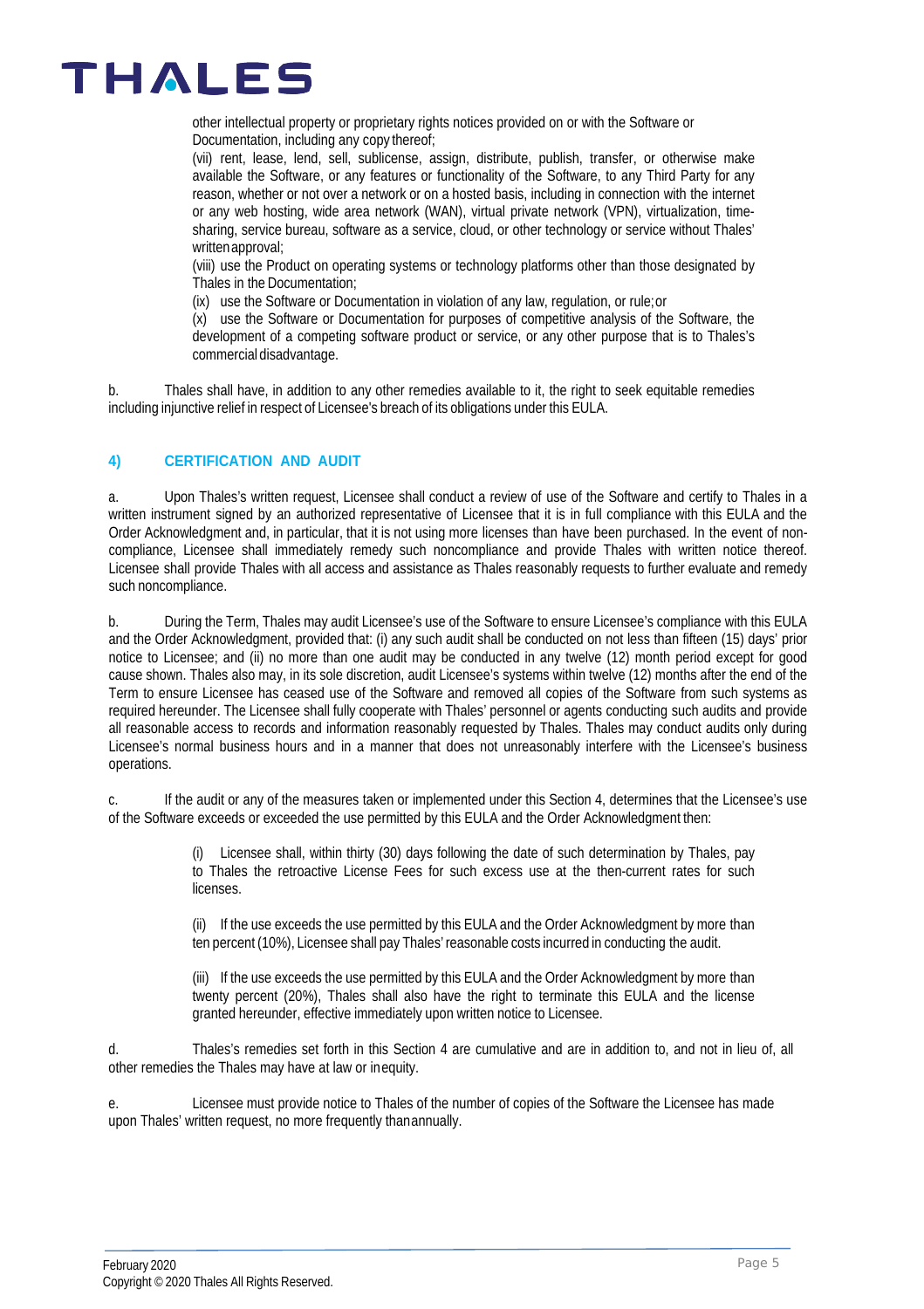### **5) LICENSE FEES**

All License Fees and payment terms shall be as set forth in the applicable Order Acknowledgment.

### **6) SUPPORT AND SERVICES**

The license granted hereunder does not entitle Licensee to any Software maintenance or Support Services unless Licensee purchases such maintenance and Support Services from Thales or an Authorized Partner. Except as otherwise agreed by Thales under a separate written agreement, including without limitation, the Services Agreement:

a. Support and Maintenance Services are subject to the Support and Maintenance Services Terms and Conditions located at <https://www.thalesesecurity.com/about-us/legal> which are hereby incorporated by reference in full force andeffect.

b. Professional Services and any related SOW are subject to Thales General Terms and Conditions located at<https://www.thalesesecurity.com/about-us/legal> which are hereby incorporated by reference in full force and effect.

### **7) INTELLECTUAL PROPERTY AND PROPRIETARY RIGHTS**

a. Licensee shall use commercially reasonable efforts to safeguard all Software (including all copies thereof) from infringement, misappropriation, theft, misuse, or unauthorized access. Licensee shall promptly notify Thales if Licensee becomes aware of any infringement of the Thales' Intellectual Property Rights in the Software and shall fully cooperate with Thales, at Thales' sole expense, in any legal action taken by Thales to enforce its Intellectual Property Rights.

b. This EULA shall not be considered to be a sale of any Intellectual Property Rights or other proprietary interests embodied in the Products or components thereof (or any copy, derivative work, Update, upgrade, improvement or modification thereof), and nothing herein shall be deemed to establish or imply that the license granted is a conveyance of any underlying Intellectual Property Rights to the Products.

c. All right, title, and interest in and to the Product and all Intellectual Property Rights arising out of or relating to the Product, in whole and in part and all copies thereof, are, and shall remain, the sole and exclusive property of Thales, Thales Affiliates, and/or its licensors, and no title to any of Thales' Intellectual Property Rights is transferred to Licensee. Thales hereby reserves all rights not expressly granted to Licensee.

d. The source code of the Software is a confidential trade secret ofThales.

e. Thales hereby reserves all rights not expressly granted to Licensee. Each Free Software Component is the copyright of its respective copyright owner. Only those terms and conditions specified for, or applicable to, each specific Free Software Component pursuant to its applicable governing license shall be applicable to such Free Software Component.

### **8) CONFIDENTIALITY**

- a. Receiving Party agrees not to use, disseminate, or in any way disclose any Confidential Information of Disclosing Party to any person, firm or business, except to the extent necessary for the performance of Receiving Party's obligations hereunder, and for any other purpose Disclosing Party may hereafter authorize inwriting.
- b. Receiving Party agrees to treat all Confidential Information of Disclosing Party with the same degree of care as Receiving Party accords to Receiving Party's own Confidential Information, but in no case less than reasonable care.
- c. Receiving Party agrees to disclose Confidential Information only to those Receiving Party's employees and independent contractors who need to know such information, and Receiving Party certifies that Receiving Party's employees and/or independent contractors have previously agreed in writing, to be bound by substantially similar terms and conditions to those contained herein.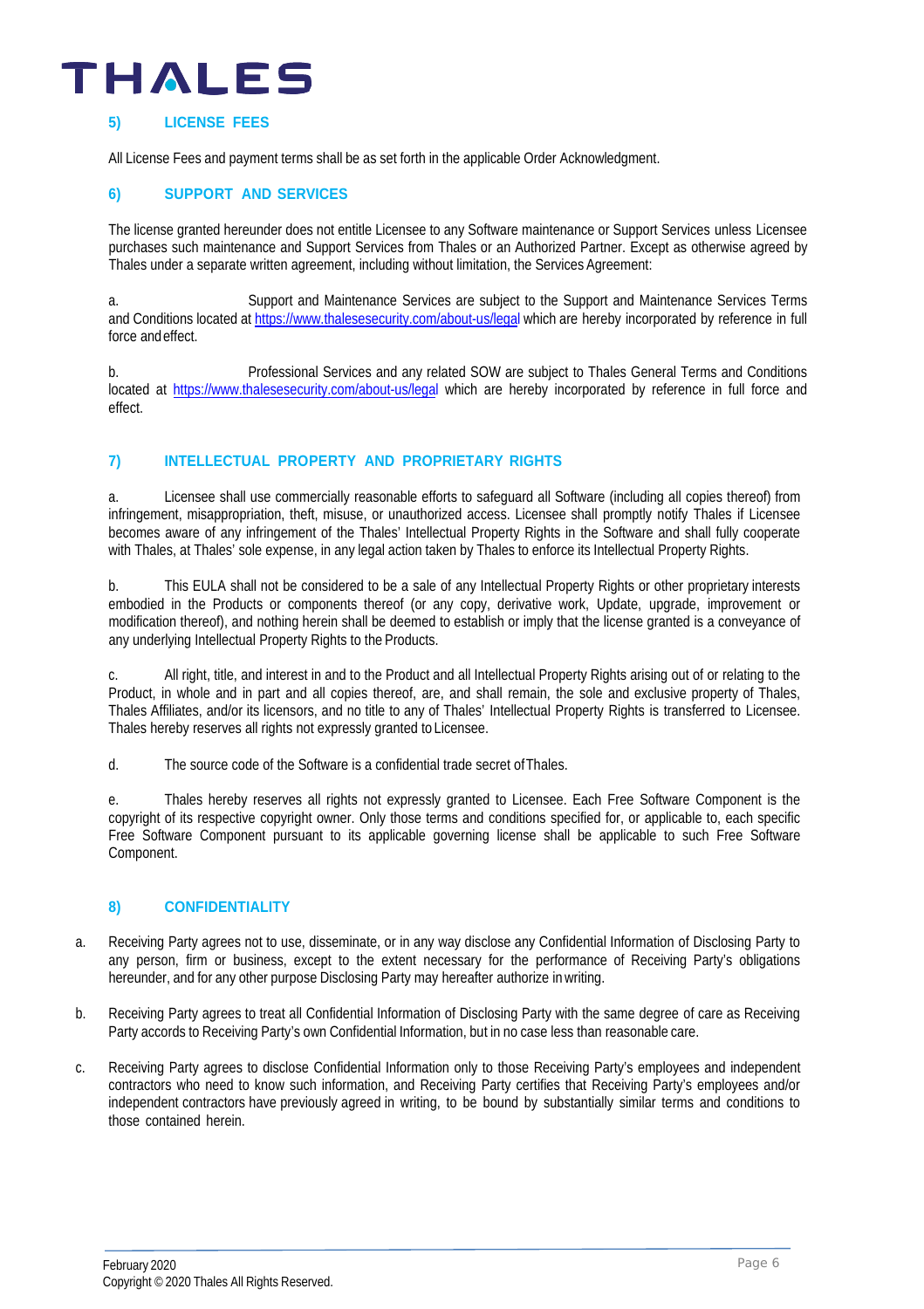Receiving Party shall give prompt written notice to Disclosing Party of any unauthorized use or disclosure of Disclosing Party's Confidential Information. Receiving Party will take all reasonable measures to ensure that no unauthorized person shall have access to the Confidential Information and that all authorized parties having access refrain from making any unauthorized disclosure in violation of this EULA. Receiving Party agrees to assist Disclosing Party in remedying any such unauthorized use or disclosure by Receiving Party or any of its employees or independent contractors of Disclosing Party's Confidential Information. Receiving Party shall comply with all applicable federal and state laws, rules and regulations protecting the Confidential Information and privacy rights of the Disclosing Party, its Licensees and suppliers, and shall be responsible for any failure by its authorized parties to socomply.

- d. The obligations of Receiving Party under this Section 8 with respect to any portion of the Confidential Information of Disclosing Party, shall not apply to such portion that Receiving Party can demonstrate by competent evidence: (i) was in the public domain at or subsequent to the time such portion was communicated to Receiving Party by Disclosing Party, through no fault of Receiving Party; or (ii) was known by the Receiving Party prior to its receipt of the Confidential Information from the Disclosing Party; or (iii) is furnished by a third party to the Receiving Party as a matter of right and without restriction on disclosure; or (iv) is independently developed by the Receiving Party without use of, or reference to any Confidential Information of the Disclosing Party; or (v) is agreed in writing by the parties not to be considered ConfidentialInformation.
- e. A disclosure of Confidential Information, either in response to a valid order by a court or other governmental body or otherwise required by law, shall not be considered to be a breach of this EULA by Receiving Party or a waiver of confidentiality for other purposes; provided, however, Receiving Party shall provide prompt prior written notice thereof to Disclosing Party to enable Disclosing Party at its sole cost and expense to seek a protective order or otherwise prevent or limit such disclosure.
- f. The parties acknowledge that it may be impossible to measure in money the damage to the parties hereto of any failure to comply with the obligations of this Section 8, that every such restriction and obligation is material, and that in the event of any such failure, the parties may not have an adequate remedy at law or in damages. Therefore, the parties agree that in the event of a breach of this Section 8, the Disclosing Party shall have the right to seek an injunction or other equitable relief to compel performance of all of the terms of this Section 8. The parties in no way waive their rights to contest any action on the merits or pursue any other remedy which may be available to such party.
- g. Both parties agree to keep confidential any Confidential Information during the Term of this Agreement and for a period of three (3) years thereafter, with the exception of Confidential Information that constitutes trade secrets, which shall be confidential until such time as such Confidential Information is no longer a trade secret through no fault of the Receiving Party.

### **9) WARRANTY**

Except as otherwise agreed by Thales under a separate written agreement, the Products are warranted as per the warranty conditions set forth under the Thales Limited Warranty located at [https://www.thalesesecurity.com/about](https://www.thalesesecurity.com/about-us/legal)[us/legal](https://www.thalesesecurity.com/about-us/legal) which is hereby incorporated by reference to this EULA.

### **10) GENERAL INDEMNIFICATION**

a. Each party shall defend and indemnify the other against any third-party claim for personal bodily injury, including death, to the extent the injury has been caused by the indemnifying party's gross negligence or willful misconduct.

b. Licensee shall indemnify, defend and hold Thales and its officers, directors, employees and agents harmless from and against any and all losses, damages, liabilities, deficiencies, claims, actions, judgments, settlements, interest, awards, penalties, fines, costs, or expenses of whatever kind, including professional fees and reasonable attorneys' fees, that are incurred by Thales arising out of any third-party claim relating to, arising out of or resulting from, whether based in contract or tort (including strict liability) any: (i) material breach of any of Licensee's obligations under Sections 2, 3, 4 and 8 of this EULA; (ii) use of the Products contrary to the Documentation; (iii) Licensee's failure to comply with any applicable laws, regulations, or codes in the performance of its obligations under this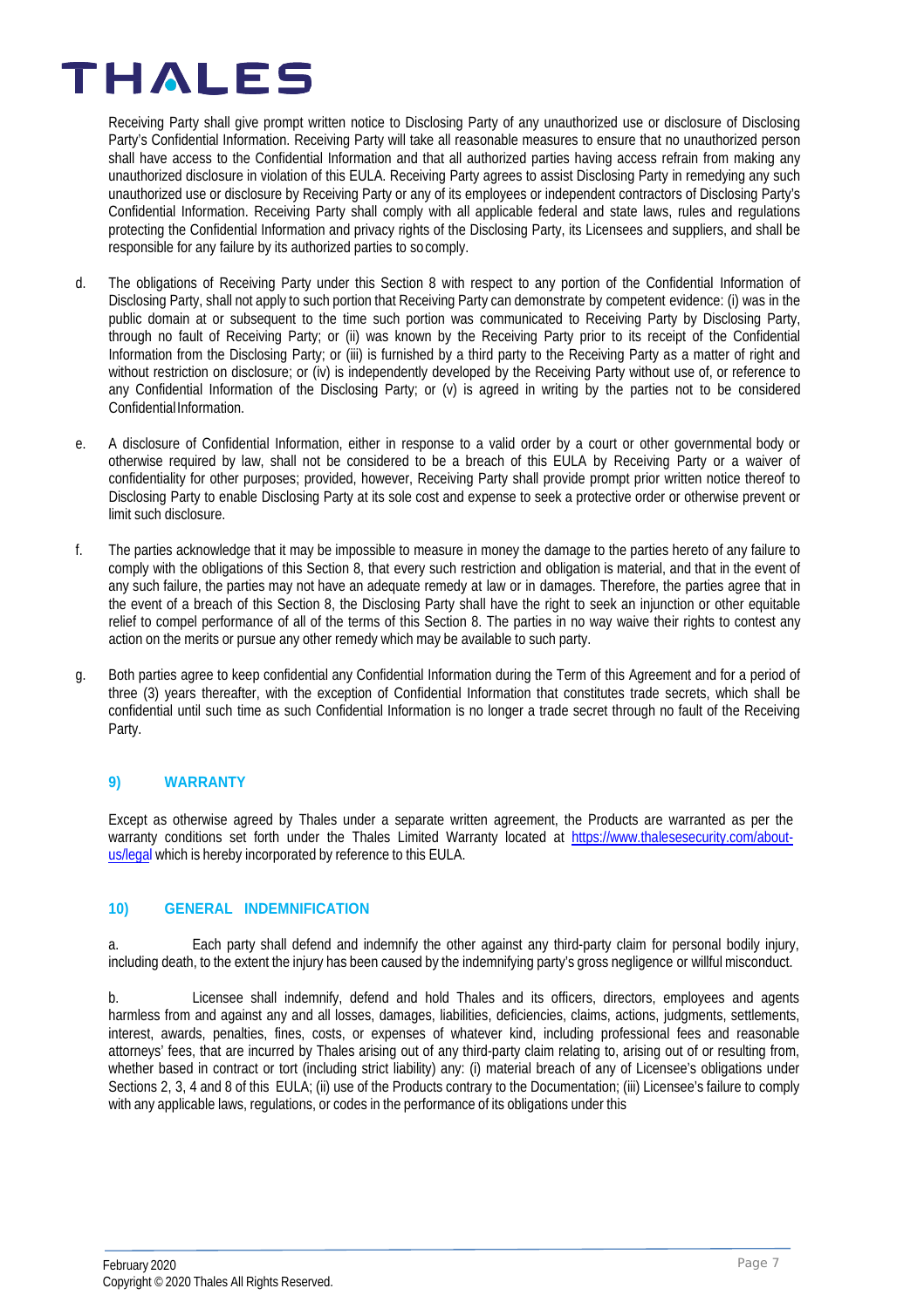EULA, including without limitation, any export control laws; and (iv) negligent acts or omissions of Licensee, including reckless or willfulmisconduct in connection with the performance of its obligations under this EULA.

c. The obligation of each party to indemnify the other pursuant to this Section 10 shall survive the expiration or termination of this Agreement.

### **11) INTELLECTUAL PROPERTY INDEMNIFICATION**

a. Subject to Section 12 (Limitation of Liability), Thales will defend at its own expense, or at its option, settle any action brought by a third party against Licensee to the extent that it is based upon a claim that a Thales provided Product infringes a valid Canada, United States, European Union, Hong Kong or United Kingdom patent or copyright that are in effect as of the Effective Date, or misappropriates a third party's trade secret ("IP Claim"). Subject to Section 12 (Limitation of Liability), Thales will pay direct costs and direct monetary damages finally awarded against Licensee with respect to any such IP Claim, which are directly and solely attributable to such IP claim (the "IP Indemnity").

b. The IP Indemnity is subject to and limited by: (i) Licensee providing prompt notification in writing to Thales of any such action; (ii) Thales having sole control of the defense and all negotiations for settlement of such action; (iii) Licensee providing all available information, reasonable assistance and authority to enable Thales to defend, negotiate and settle such action; and (iv) Licensee not making any admission or taking any other action that could prejudice the defense or settlement of the IP Claim.

c. Sole and exclusive remedy. Should such Products become, or in Thales' opinion, be likely to become the subject of an IP Claim or the use thereof become restricted by a court awarded injunction, Thales shall, at Thales' sole option and expense, either: (i) procure for Licensee the right to continue using such Products by license or release from claim of violation, infringement or misappropriation; (ii) modify such Products so that they are functionally equivalent but are no longer subject to an IP Claim;

(iii) replace the Product with equally suitable substitute Product free from the IP Claim. If the foregoing options are not practical or available on commercially reasonable terms and conditions, as determined by Thales in its sole judgment, Thales may require the return of the Products and upon such return refund to Licensee the purchase price for the impacted Product based on a five (5) year straight line depreciation schedule, with such depreciation schedule to be deemed to have commenced on the applicable Product deliverydate.

d. Exceptions to Thales' indemnity. Thales shall have no liability to the Licensee under this IP Indemnity with respect to any IP Claim which is based upon or arises from: (i) Thales' compliance with any design, technical information, instructions or specifications furnished by the Licensee; (ii) the combination or utilization of Products furnished hereunder with products or services not provided by Thales, if the infringement would not have occurred in the absence of such combination; (iii) the modification of the Products furnished hereunder other than by Thales or its agents, servants or subcontractors; or (iv) the use of the Products contrary to the Documentation; (iv) the use of the Products in a country other than the country of ultimate destination of the Product; (v) the issuance, operation or use of the Products for the benefit of any third party other than the Licensee; and (vi) Licensee's continuing the allegedly infringing activity or using allegedly infringing versions of the Products, or any portion or component thereof, after (x) being notified thereof, and (y) being provided at no cost to Licensee, modifications to the Product that would have avoided the alleged infringement without significant loss of performance, functionality, or compatibility.

e. THE FOREGOING STATES THE SOLE AND EXCLUSIVE LIABILITY AND OBLIGATION OF THALES AND ITS LICENSORS AND THE SOLE AND EXCLUSIVE REMEDY OF LICENSEE WITH RESPECT TO ANY CLAIM OF PATENT, COPYRIGHT, TRADEMARK, TRADE SECRET OR OTHER PROPRIETARY RIGHTS INFRINGEMENT BY THE PRODUCTS, ANY SERVICE, ANY PART THEREOF OR THE USE THEREOF, AND IS IN LIEU OF ALL OTHER WARRANTIES, EXPRESS OR IMPLIED OR ARISING BY CUSTOM OR TRADE USAGE, AND INDEMNITIES WITH RESPECT THERETO. NOTWITHSTANDING THE FOREGOING, ALL OPEN SOURCE SOFTWARE OR FREEWARE INCLUDED WITH THE PRODUCT IS PROVIDED WITHOUT ANY RIGHTS TO INDEMNIFICATION. IN NO EVENT SHALL THALES BE LIABLE FOR ANY CONSEQUENTIAL DAMAGES OR LOST PROFITS UNDER THIS SECTION 11, REGARDLESS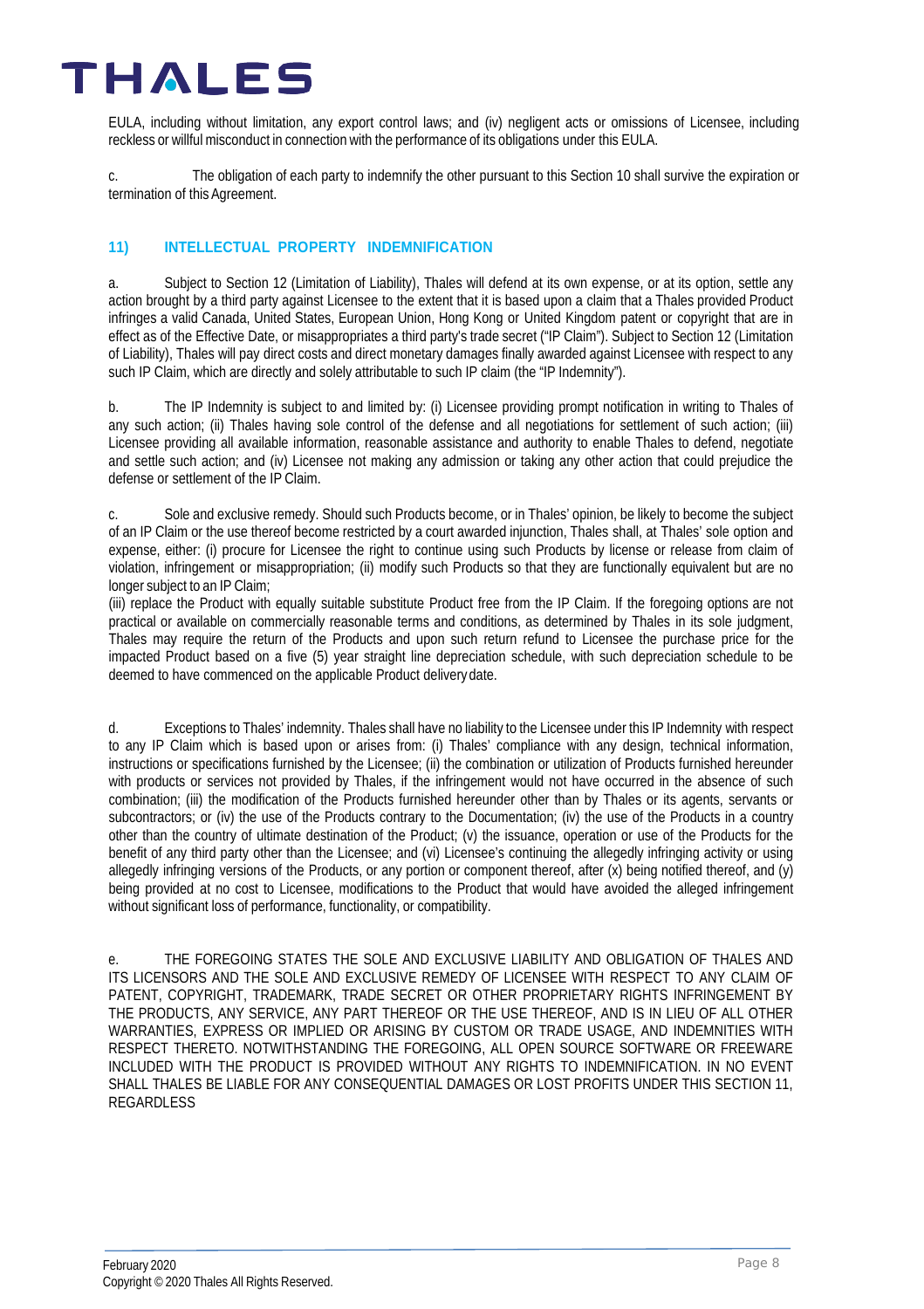

OF THE LEGAL THEORY UNDER WHICH SUCH DAMAGES ARE SOUGHT, AND EVEN IF IT HAS BEEN ADVISED OF THE POSSIBILITY OF SUCH DAMAGES.

The provisions of this section 11 shall survive the expiration or termination of this EULA.

### **12) LIMITATION OF LIABILITY**

EXCEPT FOR CLAIMS INVOLVING BREACH OF THE CONFIDENTIALITY OBLIGATIONS (SECTION 8), AND CLAIMS FOR PERSONAL INJURY OR DEATH TO THE EXTENT CAUSED BY THALES' GROSS NEGLIGENCE OR WILLFUL MISCONDUCT, FOR FRAUD OR FRAUDULENT MISREPRESENTATION, OR FOR ANY OTHER LIABILITY WHICH MAY NOT BE EXCLUDED BY LAW, THALES' AGGREGATE LIABILITY IN CONNECTION WITH ANY CLAIMS ARISING OUT OF OR RELATING TO THIS EULA OR THE USE OF THE PRODUCTS SHALL NOT EXCEED THE LESSER OF: (i) LICENSEE'S ACTUAL DIRECT DAMAGES; OR (ii) THE AMOUNTS PAID BY LICENSEE FOR THE PURCHASE OF THE PRODUCT GIVING RISE TO THE CLAIM IN THE TWELVE (12) MONTHS PRIOR TO THE DATE THE CLAIM FIRST AROSE. THIS LIMIT, WHICH INCLUDES ALL COSTS AND FEES ARISING OUT OF ANY SUCH CLAIM, SHALL APPLY TO ANY AND ALL CLAIMS REGARDLESS OF THE LEGAL THEORY ON WHICH THEY ARE BASED.

TO THE MAXIMUM EXTENT PERMITTED BY APPLICABLE LAW, IN NO EVENT WILL THALES (NOR THALES' LICENSORS OR AUTHORIZED PARTNERS) BE LIABLE UNDER THIS EULA FOR INDIRECT, INCIDENTAL, SPECIAL, PUNITIVE OR CONSEQUENTIAL DAMAGES OF ANY KIND OR TYPE, INCLUDING, BUT NOT LIMITED TO LOSS OF PROFITS OR REVENUE, LOSS OF DATA, LOSS OF BUSINESS, LOSS OF OPPORTUNITIES, LOSS OF USE OF THE PRODUCT, OR COST OF COVER OR COST OF SUBSTITUTE PRODUCTS, WHICH ARISE OUT OF THALES' PERFORMANCE, NON- PERFORMANCE OR FAILURE TO PERFORM ANY OBLIGATION CONTAINED IN THIS EULA OR WITH USE, OR INABILITY TO USE, PRODUCT, REGARDLESS OF THE LEGAL THEORY ON WHICH THEY ARE BASED, EVEN IF THALES HAS BEEN ADVISED OF THE POSSIBILITY OF SUCH DAMAGES.

THE FOREGOING LIMITATIONS OF LIABILITY ARE INDEPENDENT OF ANY EXCLUSIVE REMEDIES FOR BREACH OF WARRANTY SET FORTH IN THIS EULA OR IN THE LIMITED WARRANTY AND WILL APPLY EVEN IF THE LIMITED WARRANTY FAILS OF ITS ESSENTIAL PURPOSE. IN ADDITION, THALES WILL HAVE NO LIABILITY TO LICENSEE UNDER THIS EULA, IF LICENSEE NEGLECTS TO INSTALL WITHIN A REASONABLE TIME PERIOD ANY FAILURE CORRECTION SOFTWARE DELIVERED TO LICENSEE, OR ANY UPDATE OR RELEASE OF THE SOFTWARE MADE GENERALLY AVAILABLE AFTER THE EFFECTIVE DATE THAT WOULD HAVE AVOIDED OR MITIGATED THE CLAIM.

### **13) PERSONAL DATA**

a. It is the understanding of the Parties, and a condition of this EULA, that Thales will not require access to nor process any Personal Data to perform its obligations under this EULA and Licensee shall take appropriate precautions to prevent such access by Thales or its personnel (including authorized subcontractors and agents). For the avoidance of doubt, the parties do not intend for Thales to be a Data Processor on behalf of Licensee within the meaning of the GDPR.

b. Notwithstanding the foregoing, Thales' Privacy Notice shall apply to any Personal Data that Licensee may provide to Thales in connection with the purposes described therein. A copy of the Thales Privacy Notice can be found at <https://www.thalesesecurity.com/privacy-policy>

### **14) COMPLIANCE WITH LAWS**

a. Licensee shall be solely responsible for and shall comply with all applicable laws, ordinances, rules and regulations imposed by any country or subdivision thereof applicable in connection with Licensee's performance under this EULA, including but not limited to laws and regulations applicable to: (i) the import and export of the Products; (ii) the U.S. Foreign Corrupt Practices Act, the UK Bribery Act or any other laws or regulations regarding corruption or bribery; (iii) the use of deceptive or misleading practices; or (iv) the privacy of users of personally identifiable information and the collection, storage, transfer and any other processing of any personally identifiable information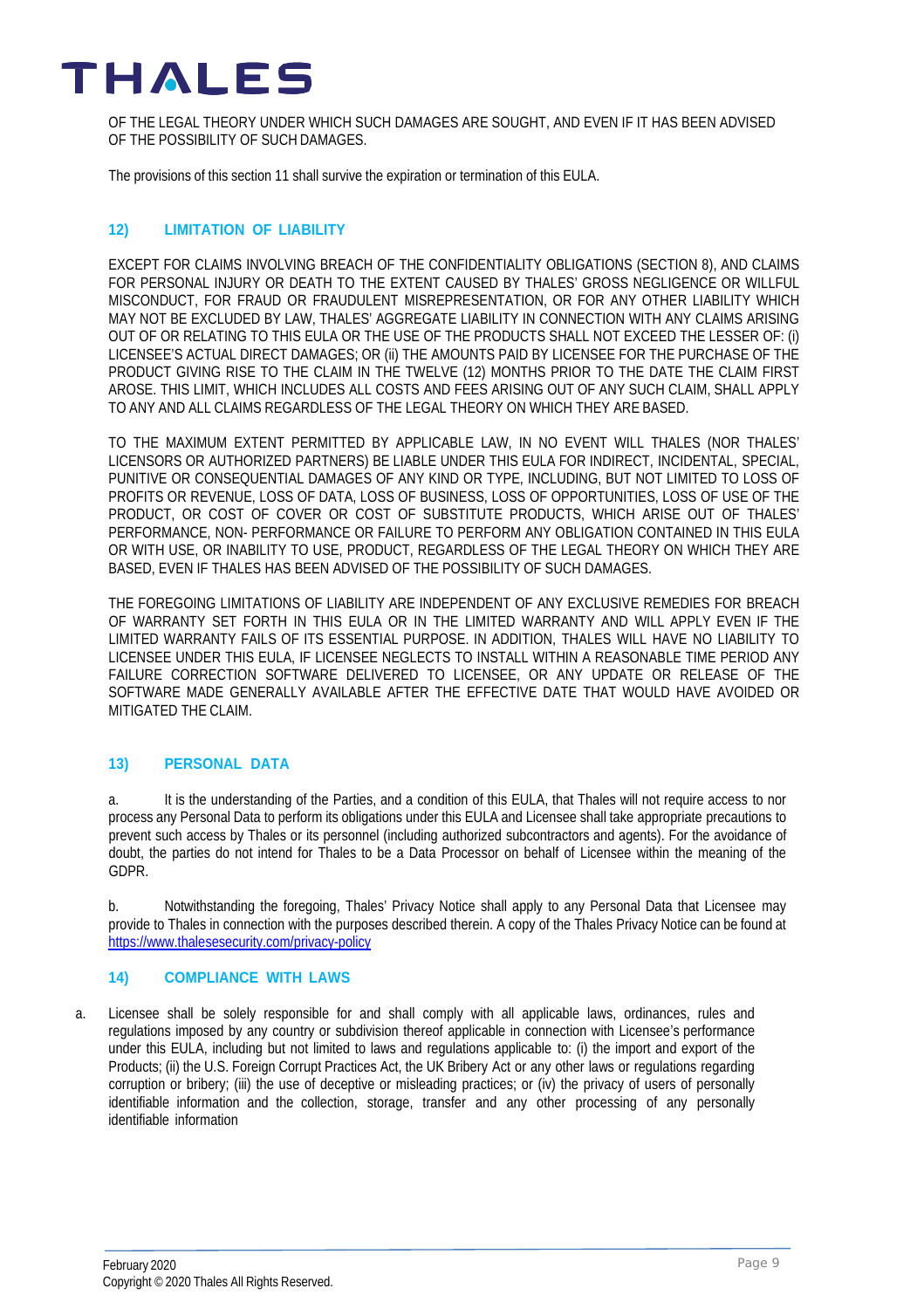collected or used by Licensee in anymanner or maintained by third parties having authorized access to such information.

- b. Licensee shall obtain any and all permits, licenses, authorizations and/or certificates that may be required in any jurisdiction or by any regulatory or administrative agency in connection with the conduct of its business and the distribution or sale of theProducts.
- c. In addition to any other indemnity under this EULA, Licensee shall indemnify and hold Thales harmless from and against any and all claims, damages and liabilities asserted by any person or entity against Thales in connection with any acts or omissions of Licensee's or third parties acting on Licensee's behalf which constitute a breach of this Section 14. Licensee's indemnification under this Section 14 shall include the payment of all reasonable attorneys' fees and other costs incurred by Thales or its Affiliates. This provision shall survive any termination or expiration of this EULA.

### **15) TERM AND TERMINATION**

- a. Unless sooner terminated in accordance with other provisions of this EULA, this EULA and the license granted hereunder and any related SOW (if applicable) shall remain in effect for the term set forth on the Order Acknowledgment or until terminated as set forth herein (the "Term").
- b. Either party may terminate this EULA if: (i) the other party is notified in writing that it is in material breach of any material obligation under this EULA; and (ii) such other party fails to remedy such breach within thirty (30) days following receipt of written notice specifying the default or ten (15) days following such notice if the breach is a failure by Licensee to pay any fees required.
- c. Thales may terminate this EULA if: (i) Licensee fails to make any payment when due; (ii) Licensee files or has filed against it a petition for voluntary or involuntary bankruptcy or pursuant to any other insolvency law, or is adjudicated bankrupt (ii) Licensee makes or seeks to make a general assignment for the benefit of its creditors or applies for, or consents to, the appointment of a trustee, receiver, or custodian for a substantial part of itsproperty.
- d. In the event of termination of this EULA for a material breach by Licensee and in addition to all other rights and obligations each party may have under this EULA: (i) the rights and licenses granted to the Products pursuant to this EULA shall automatically terminate; and (ii) Licensee shall, within thirty (30) days, ship to Thales or destroy (including purging from any system or storage media) all items in its possession proprietary to Thales, including but not limited to all Products, and upon request by Thales, an authorized representative of Licensee shall certify in writing to Thales that the Products and other Confidential Information of Thales have been returned to Thales or destroyed.
- e. Upon expiration or termination of this EULA for any other reason, the License granted hereunder for any term license shall terminate and Licensee shall cease using and destroy all copies of the Software and Documentation. No expiration or termination shall affect Licensee's obligation to pay all Licensee Fees that may have become due before such expiration or termination. Each party shall: (i) return to the other party all documents and tangible materials (and any copies) containing, reflecting, incorporating or based on the other party's Confidential Information; (ii) permanently erase all of the other party's Confidential Information from its computer systems; and (iii) certify in writing to the other party that it has complied with the requirements of this clause.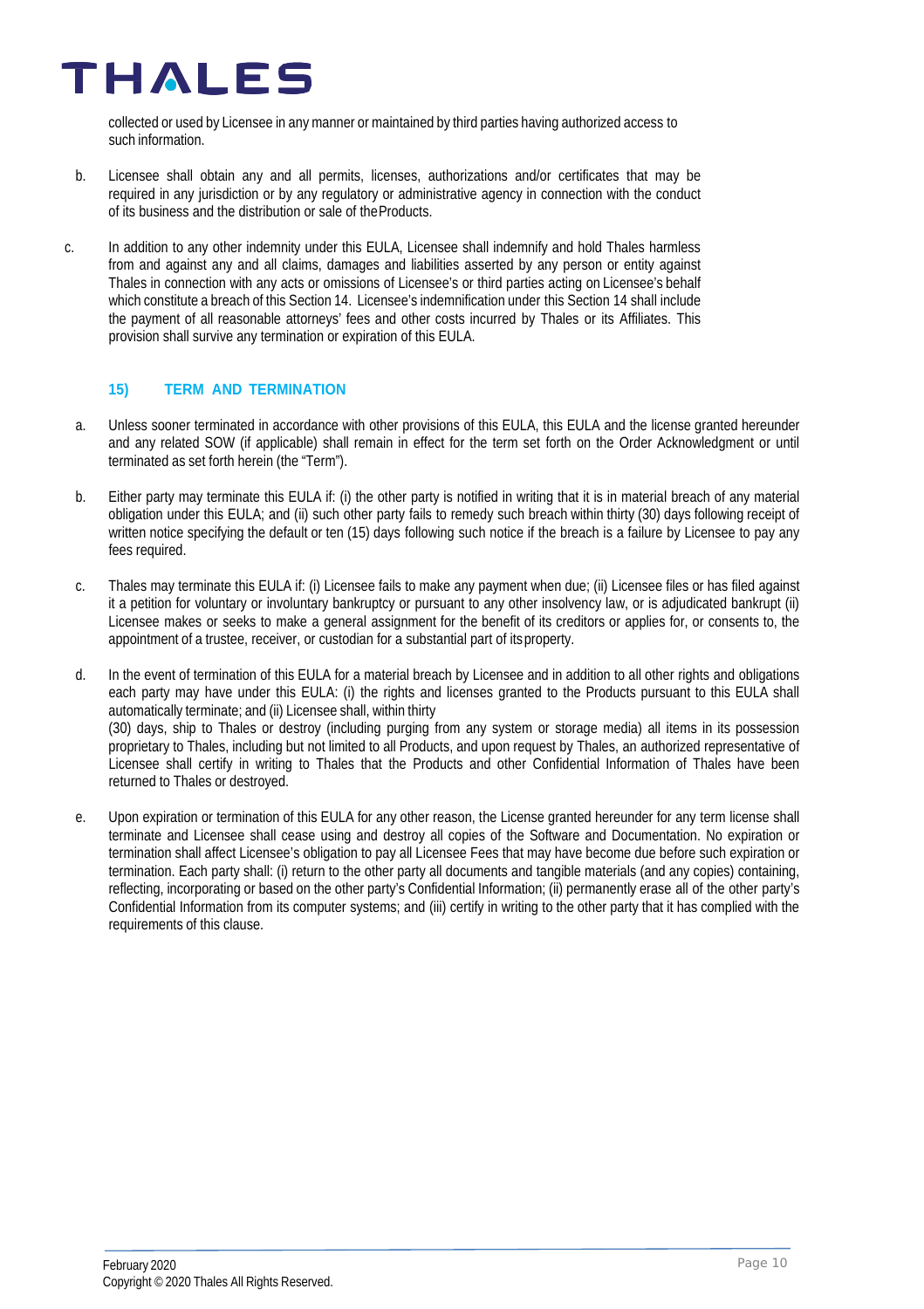### **16) GOVERNING LAW AND DISPUTE RESOLUTION**

This Agreement shall be governed by and construed in accordance with the table below without regard to the application of conflicts of laws principles, and each party irrevocable submits to the specified jurisdiction.

| <b>Licensee Country</b>                                                             | <b>Thales Contracting Entity</b>                          | <b>Governing Law</b>            | <b>Forum for Disputes</b>            |
|-------------------------------------------------------------------------------------|-----------------------------------------------------------|---------------------------------|--------------------------------------|
| Austria, Germany, Switzerland                                                       | THALES DIS CPL DEUTSCHLAND<br><b>GMBH</b>                 | German Law                      | <b>Munich Tribunal</b>               |
| United Kingdom                                                                      | THALES DIS CPL UK LIMITED                                 | English Law                     | Courts of London                     |
| Rest of the EMEA countries                                                          | THALES DIS TECHNOLOGIES BV                                | English Law                     | Courts of London                     |
| Israel                                                                              | THALES DIS ISREAL LTD                                     | Laws of England & Wales         | Courts of London                     |
| Australia & New Zealand                                                             | THALES DIS CPL AUSTRALIA PTY LTD                          | Laws of New South Wales         | Courts in Sydney, Australia          |
| Japan                                                                               | THALES DIS JAPAN KK                                       | Laws of Japan                   | Courts in Tokyo, Japan               |
| India                                                                               | SAFENET INDIA PRIVATE LIMITED                             | Laws of India                   | Courts in New Delhi, India           |
| United States of America and the<br>Caribbean                                       | Thales DIS CPL USA, Inc.                                  | Laws of Texas (USA)             | Courts of Travis County, TX          |
| Brazil                                                                              | THALES DIS BRASIL CARTÕES E<br>SOLUÇÕES TECNOLOGICAS LTDA | Laws of Brazil                  | Courts in São Paulo, Brazil          |
| Canada                                                                              | THALES DIS CPL CANADA, INC.                               | Laws of the Province of Ontario | Courts of the Province of<br>Ontario |
| Mexico & Rest of the LATAM<br>countries (except as noted)                           | THALES DIS MEXICO SA DE CV                                | Laws of Mexico                  | Courts in Mexico City                |
| Hong Kong, China and the rest of THALES DIS CPL HONG KONG<br>Asia (except as noted) | LIMITED                                                   | Laws of Hong Kong               | Courts in Hong Kong                  |

### **17) FORCE MAJEURE**

Thales shall not be considered in default in performance of its obligations hereunder if performance of such obligations is prevented or delayed by any circumstances not within Thales' reasonable control including, without limitation: acts of God, fire, explosion, flood, storm, terrorist attack, civil war, commotion or riots, war (or threat of war), imposition of sanctions, embargoes or acts of government (including without limitation failure or delay to obtain export licenses), labor disputes, failure or delay of transportation, vendors or subcontractors, Thales inability to enter Licensee's premises to fulfill its obligations under this EULA when applicable, or any other similar cause or causes beyond the reasonable control of Thales. Time of performance of Thales' obligations hereunder shall be extended by the time period reasonably necessary to overcome the effects of such force majeure occurrences.

### **18) NOTIFICATIONS**

All notices, requests and demands, and other communications required or permitted under this EULA shall be in writing and shall be given: (a) by personal delivery to a party; or (b) by an internationally recognized overnight courier service offering guaranteed overnight delivery. Notice shall be effective upon receipt. All such communications shall be sent to the Licensee at the address for Licensee stated in the Order Acknowledgment, and in the case of Thales shall be addressed as follows: Thales DIS CPL, Attn: VP Legal, 9442 Capital of Texas Highway North, Suite 400, Austin, Texas 78759 U.S.A with a copy to [legalcontracts.cpl-americas@thalesgroup.com.](mailto:legalcontracts.cpl-americas@thalesgroup.com) Either party may hereafter change its address for notice purposes by notice given to the other in accordance with the provisions of this paragraph.